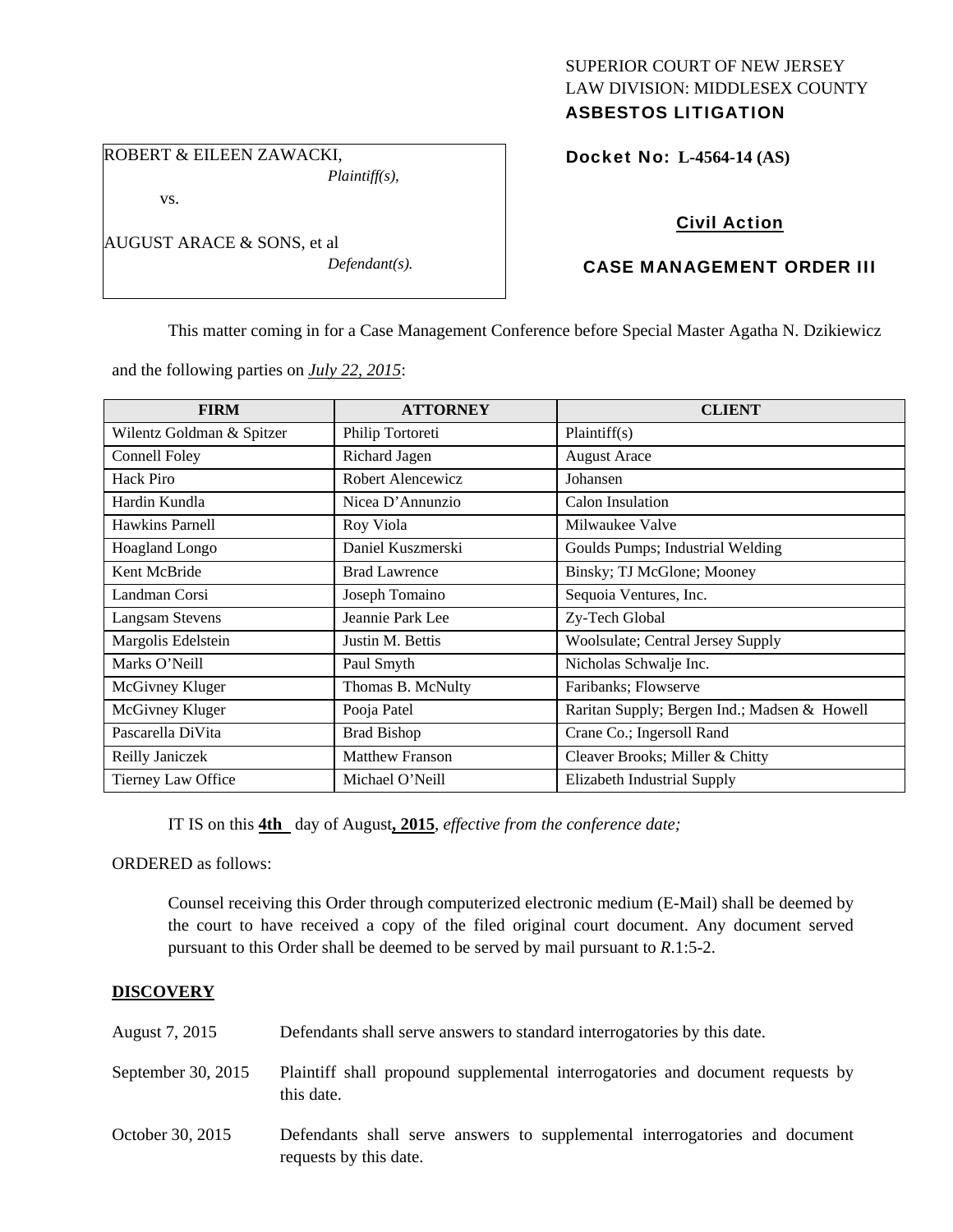September 30, 2015 Defendants shall propound supplemental interrogatories and document requests by this date. October 30, 2015 Plaintiff shall serve answers to supplemental interrogatories and document requests by this date. January 15, 2016 Fact discovery, including depositions, shall be completed by this date. Plaintiff's counsel shall contact the Special Master within one week of this deadline if all fact discovery is not completed. January 15, 2016 Depositions of corporate representatives shall be completed by this date.

### **EARLY SETTLEMENT**

January 29, 2016 Settlement demands shall be served on all counsel and the Special Master by this date.

## **SUMMARY JUDGMENT MOTION PRACTICE**

- February 5, 2016 Plaintiff's counsel shall advise, in writing, of intent not to oppose motions by this date.
- February 19, 2016 Summary judgment motions shall be filed no later than this date.
- March 18, 2016 Last return date for summary judgment motions.

### **MEDICAL DEFENSE**

- September 15, 2015 Plaintiff shall serve medical expert reports by this date.
- September 15, 2015 Upon request, plaintiff is to arrange for the transfer of pathology specimens and xrays, if any, by this date.
- April 15, 2016 Defendants shall identify its medical experts and serve medical expert reports, if any, by this date. **In addition, defendants shall notify plaintiff's counsel (as well as all counsel of record) of a joinder in an expert medical defense by this date.**

### **LIABILITY EXPERT REPORTS**

- April 15, 2016 Plaintiff shall identify its liability experts and serve liability expert reports or a certified expert statement by this date or waive any opportunity to rely on liability expert testimony.
- May 16, 2016 Defendants shall identify its liability experts and serve liability expert reports, if any, by this date or waive any opportunity to rely on liability expert testimony.

### **ECONOMIST EXPERT REPORTS**

April 15, 2016 Plaintiff shall identify its expert economists and serve expert economist report(s), if any, by this date or waive any opportunity to rely on economic expert testimony.

\_\_\_\_\_\_\_\_\_\_\_\_\_\_\_\_\_\_\_\_\_\_\_\_\_\_\_\_\_\_\_\_\_\_\_\_\_\_\_\_\_\_\_\_\_\_\_\_\_\_\_\_\_\_\_\_\_\_\_\_\_\_\_\_\_\_\_\_\_\_\_\_\_\_\_\_\_\_\_\_\_\_\_\_\_\_\_\_\_\_\_\_\_\_\_\_\_\_\_\_\_\_\_\_\_\_\_\_\_\_